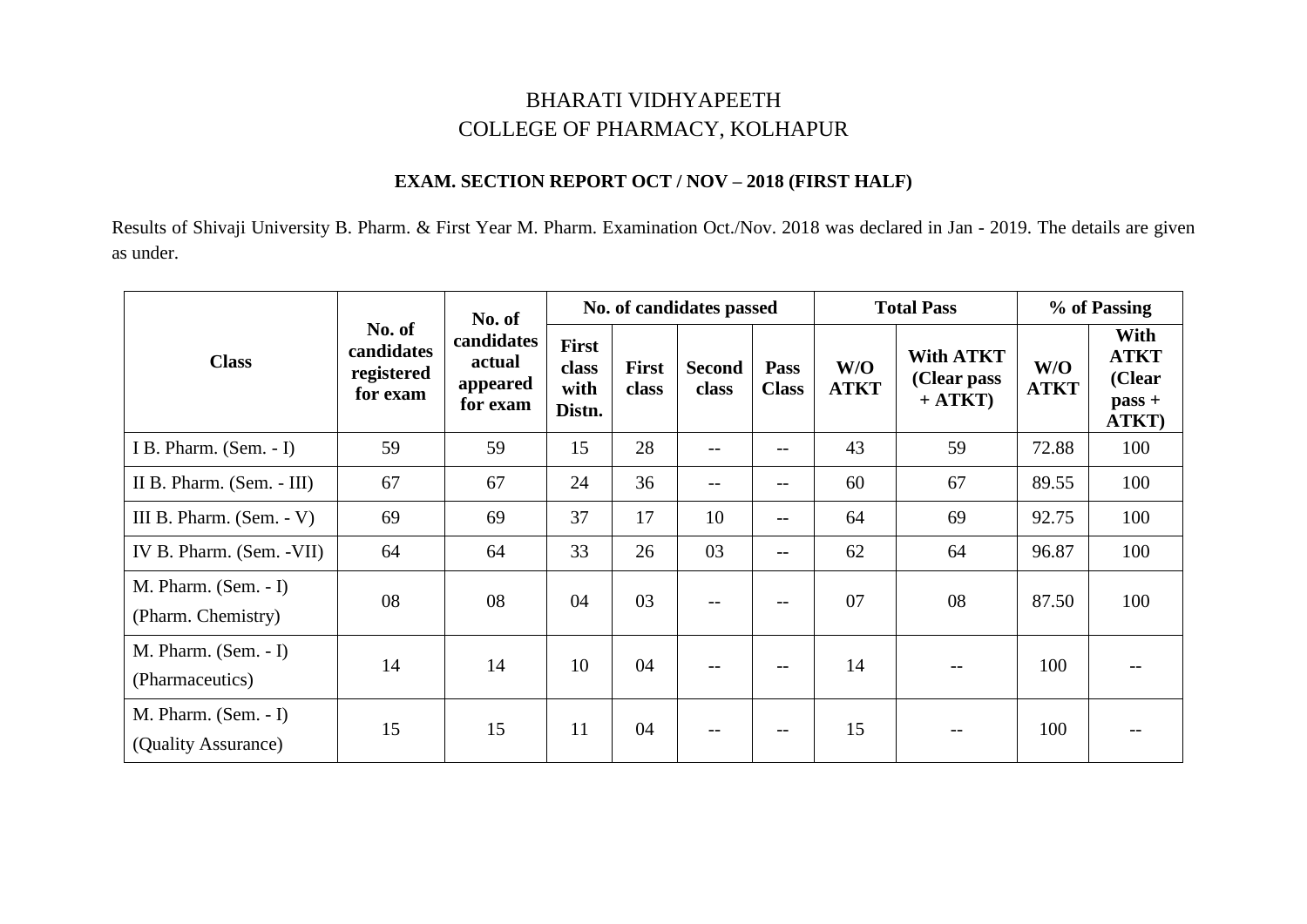## BHARATI VIDHYAPEETH COLLEGE OF PHARMACY, KOLHAPUR **EXAM. SECTION REPORT APRIL / MAY – 2019 (SECOND HALF)**

Results of Shivaji University B. Pharm. & First Year M. Pharm. Examination April / May 2019 were declared in June - 2019. The details are given as under.

| <b>Class</b>                                             | No. of<br><b>Candidates</b><br>registered<br>for Exam. | No. of<br><b>Candidates</b><br><b>Actually</b><br>appeared<br>for Exam |                                                  |                              | <b>No. of Candidates Passed</b> |                             | <b>Total Pass</b>  |                                                    | % of Passing       |                                                    |
|----------------------------------------------------------|--------------------------------------------------------|------------------------------------------------------------------------|--------------------------------------------------|------------------------------|---------------------------------|-----------------------------|--------------------|----------------------------------------------------|--------------------|----------------------------------------------------|
|                                                          |                                                        |                                                                        | 1 <sup>st</sup><br><b>Class</b><br>with<br>Dist. | <b>First</b><br><b>Class</b> | <b>Second</b><br><b>Class</b>   | <b>Pass</b><br><b>Class</b> | W/O<br><b>ATKT</b> | With<br><b>ATKT</b><br>(Clear<br>$Pass +$<br>ATKT) | W/O<br><b>ATKT</b> | With<br><b>ATKT</b><br>(Clear<br>$Pass +$<br>ATKT) |
| I B. Pharm. $(Sem. - II)$                                | 59                                                     | 59                                                                     | 22                                               | 30                           | $- -$                           | --                          | 52                 | 59                                                 | 88.13              | 100                                                |
| II B. Pharm. $(Sem. - IV)$                               | 67                                                     | 67                                                                     | 29                                               | 32                           | $- -$                           | --                          | 61                 | 67                                                 | 91.04              | 100                                                |
| III B. Pharm. $(Sem. - VI)$                              | 69                                                     | 69                                                                     | 44                                               | 18                           | 05                              | $--$                        | 67                 | 69                                                 | 97.10              | 100                                                |
| IV B. Pharm. $(Sem. - VIII)$                             | 64                                                     | 64                                                                     | 28                                               | 36                           | $\overline{\phantom{m}}$        | $--$                        | 64                 | $\qquad \qquad -$                                  | 100                |                                                    |
| M. Pharm. $(Sem. - II)$<br>P'ceutical Chemistry          | 08                                                     | 08                                                                     | 03                                               | 04                           | $- -$                           | $--$                        | 07                 | 08                                                 | 87.50              | 100                                                |
| M. Pharm. $(Sem. - II)$<br>Pharmaceutics                 | 14                                                     | 14                                                                     | 08                                               | 05                           | $-$                             | $- -$                       | 13                 | 14                                                 | 92.85              | 100                                                |
| M. Pharm. $(Sem. - II)$<br>P' ceutical Quality Assurance | 15                                                     | 15                                                                     | 11                                               | 03                           | $-$                             | $- -$                       | 14                 | 15                                                 | 93.33              | 100                                                |